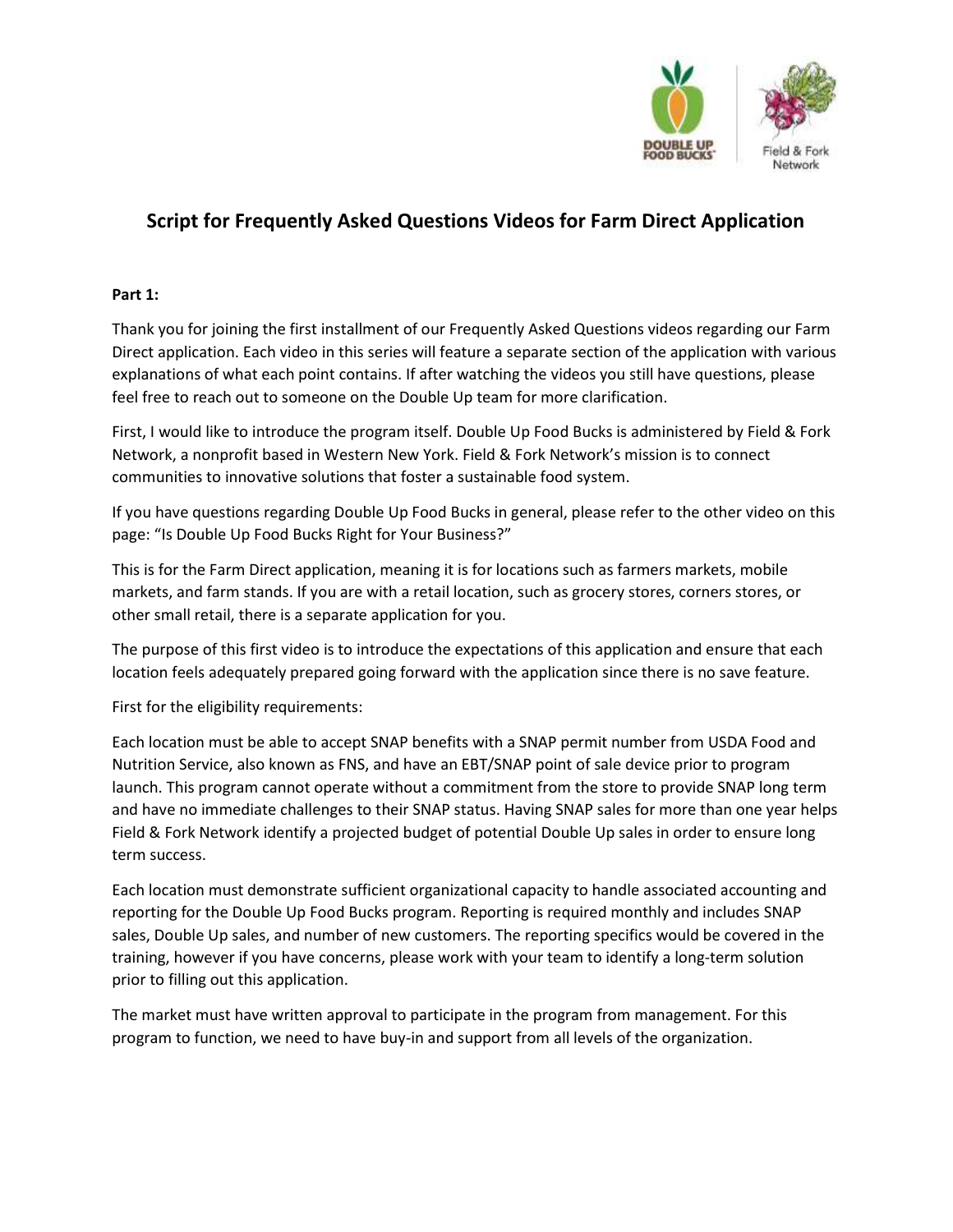

Participating in Double Up Food Bucks:

All new and existing Double Up locations are required to attend a yearly training to cover administration and distribution of Double Up Food Bucks. We try to have as many trainings in person as possible but due to capacity and distance challenges, we may have to have trainings online.

Each vendor at a market and the staff at the info booth or equivalent must have a working understanding of how Double Up Food Bucks works. In addition to any trainings provided by Field & Fork Network, there are ample materials that will be distributed to answer questions and provide explanations to customers and vendors alike.

All seasonal markets operate from July  $1<sup>st</sup>$  to October 31 $<sup>st</sup>$ .</sup>

The person assigned to reporting for the Double Up Food Bucks program must have access to a thirdparty verification of SNAP sales, such as copies of batch reports or monthly statements. If you have questions about how to access these documents, please contact your EBT/SNAP provider.

We expect a level of community promotion of the Double Up Food Bucks program to ensure that SNAP recipients in your community are aware of the benefits provided at your market. Field & Fork Network will be able to assist in material creation and gain awareness from local partners, however, the success of the program will rely on the market's promotion of Double Up.

All sites are required to participate in program evaluation, including customer and vendor surveys. These surveys are provided by a third-party evaluator and additional support will be provided by Field & Fork Network during evaluation periods.

There are annual networking calls of all Double Up Food Bucks locations based on how long the program operates at their location. We highly encourage all locations to participate as it allows Field & Fork Network to share any important news or updates and allows each location to learn from other, similar locations across New York State.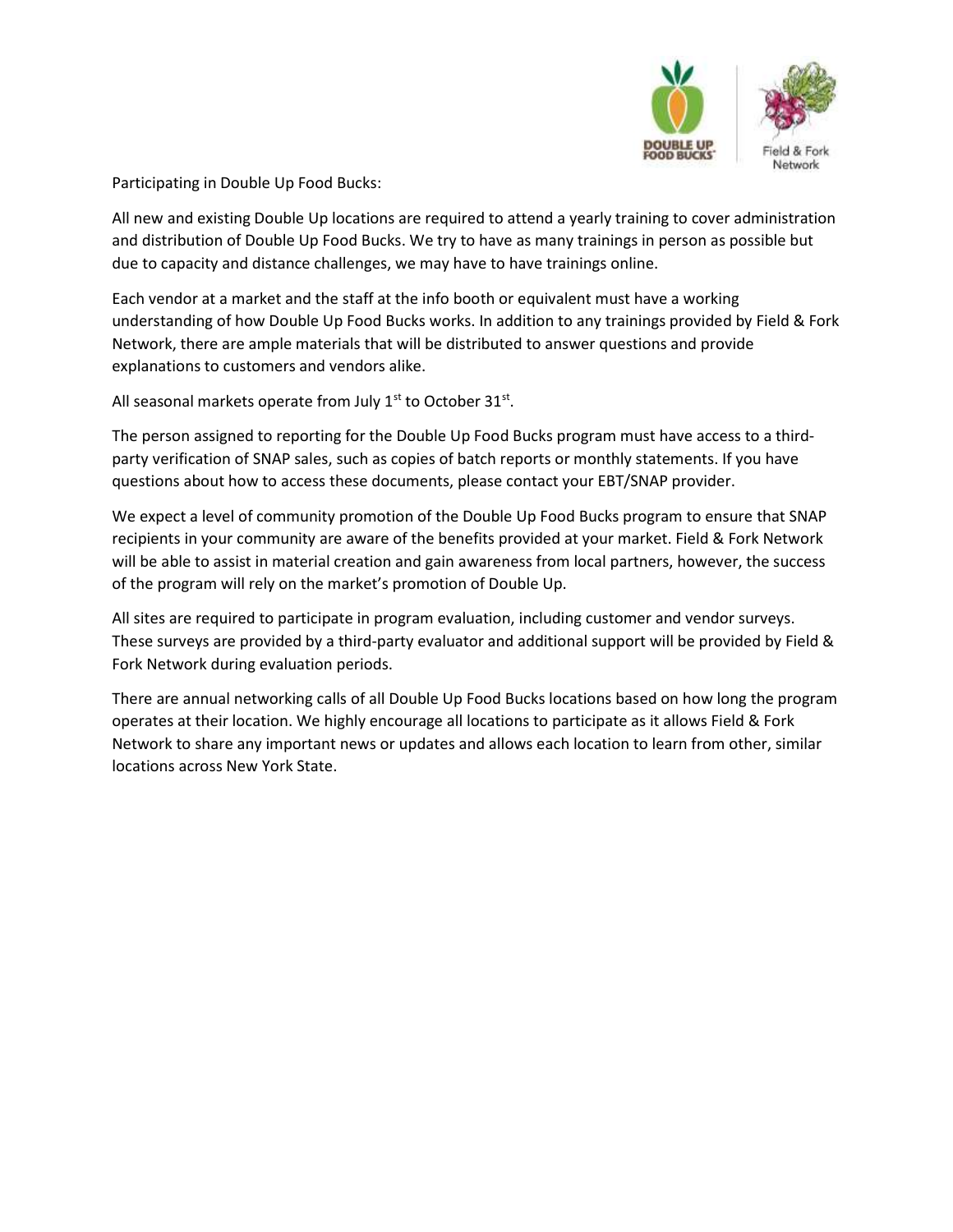

### Part 2:

This is part two of the Frequently Asked Questions videos regarding our Farm direct application. This section covers the Basic Information about your organization as well as questions regarding additional currencies and benefits, the FNS number for SNAP Authorization and hours of operation.

The organization that is responsible for day-to-day operations can be a farmers market organization, a church, whatever formal operation oversees the market or farm stand.

For Site Types, there are three options: Farmers Market, Farm Stand, and Mobile Market. If you feel that your location doesn't fit into one of those three categories, it is likely that you will need to fill out a retail application instead.

Please make sure you include both the physical market address and the mailing address. Field & Fork Network sends all Double Up Food Bucks reimbursements via mailed check so if the mailing address is not accurate, we will not have anywhere to send the check.

If you have more than one location, you will need to fill out more than one application. If you are a mobile market with multiple stops, you will just need to submit a list of all stops on schedule for the 2022 season.

Some questions in this application will prompt a new question, such as the question: do you have a website? You will see that if you click yes, it will ask you for your website URL.

For the Days and Hours of Operation, if your market ever changes hours throughout the year, please list its most regular hours and include a note in the "Other" section that the hours fluctuate.

Please include all types of additional currencies your market presently accepts. Other currencies could include Produce Prescription, other SNAP incentives, or similar types of programs. Please avoid including SNAP in this section.

The USDA FNS Permit Number for SNAP Authorization is found on the market's SNAP permit itself.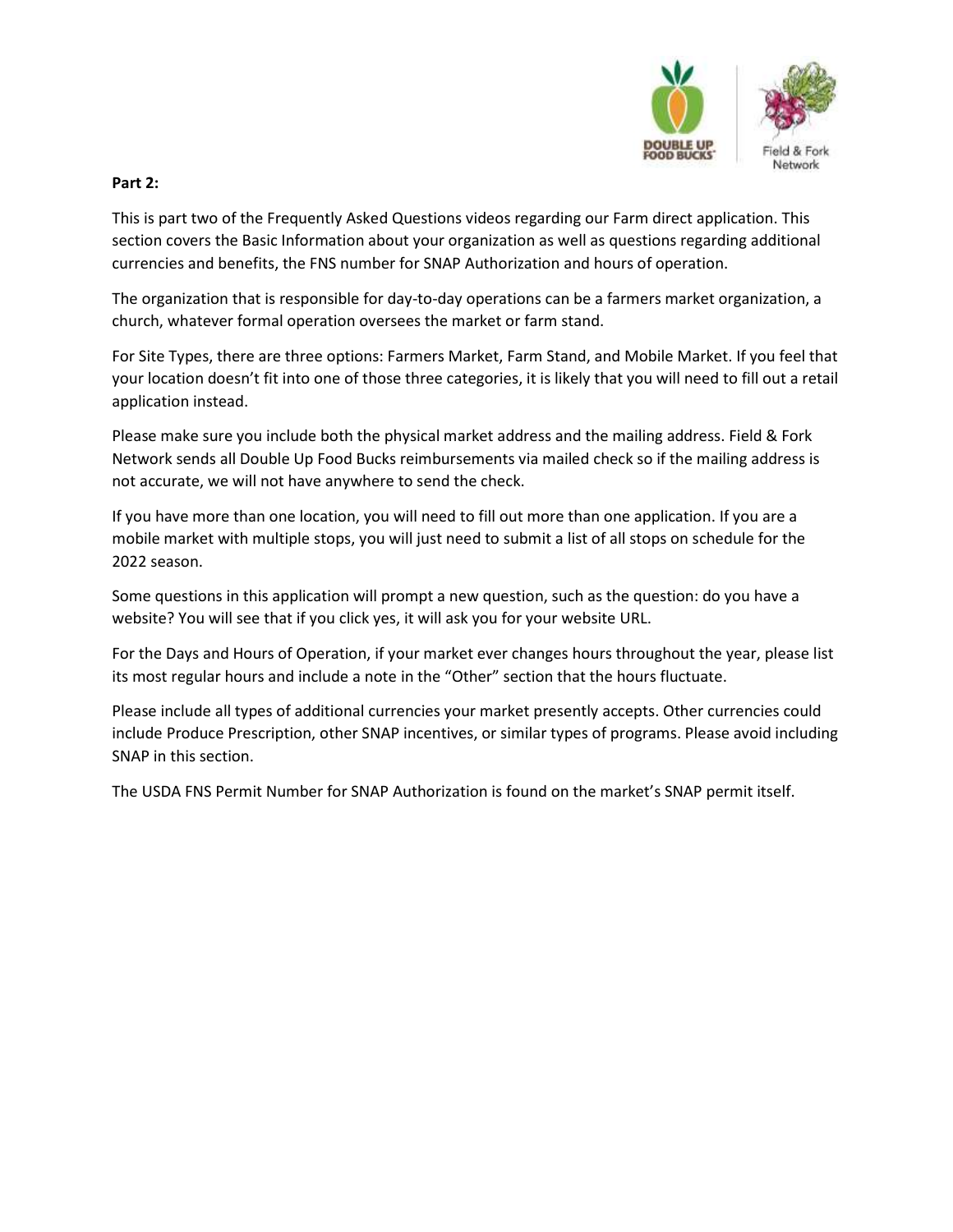

#### Part 3:

This is part three of the Frequently Asked Questions videos regarding our Farm Direct application. This section covers Fiduciary Organization Information, Customer Attendance, and Vendor information.

If you aren't familiar with this concept, a fiduciary organization is the one that does the accounting work on the backend for the market. For example, if a church runs a farmers market and does all of the accounting at the end of the day and reports to SNAP, they would be the fiduciary organization.

If the person filing out the application is not a representative of the fiduciary organization, there is a copy of the following list of questions that can be filled out by the proper representative and reentered when you are ready to complete your application. That file can be found under this video in the Files Section, entitled, "Fiduciary Organization Information." Please ensure that each portion is filled out to the best of your abilities. If it is the same as the operating organization, please include all of the information form the operating organization here.

For Customer Attendance and Vendor Information section, please estimate to the best of your abilities. If your market is separated into different seasonal markets, identify the average based on the summer market attendance.

Produce Vendors include only those who sell primarily fruits and vegetables. SNAP Eligible Vendors are those who sell items that aren't Double Up Food Bucks eligible goods such as honey, breads, dairy products, eggs, or other similar items. Depending on the type of currency used at your market, Field & Fork Network may also need to train SNAP eligible vendors.

If you are at a Farm Stand or a Mobile Market, you can just write 1 for the vendors sections, unless you are able to identify the number of specific produce vendors you buy produce from throughout the year.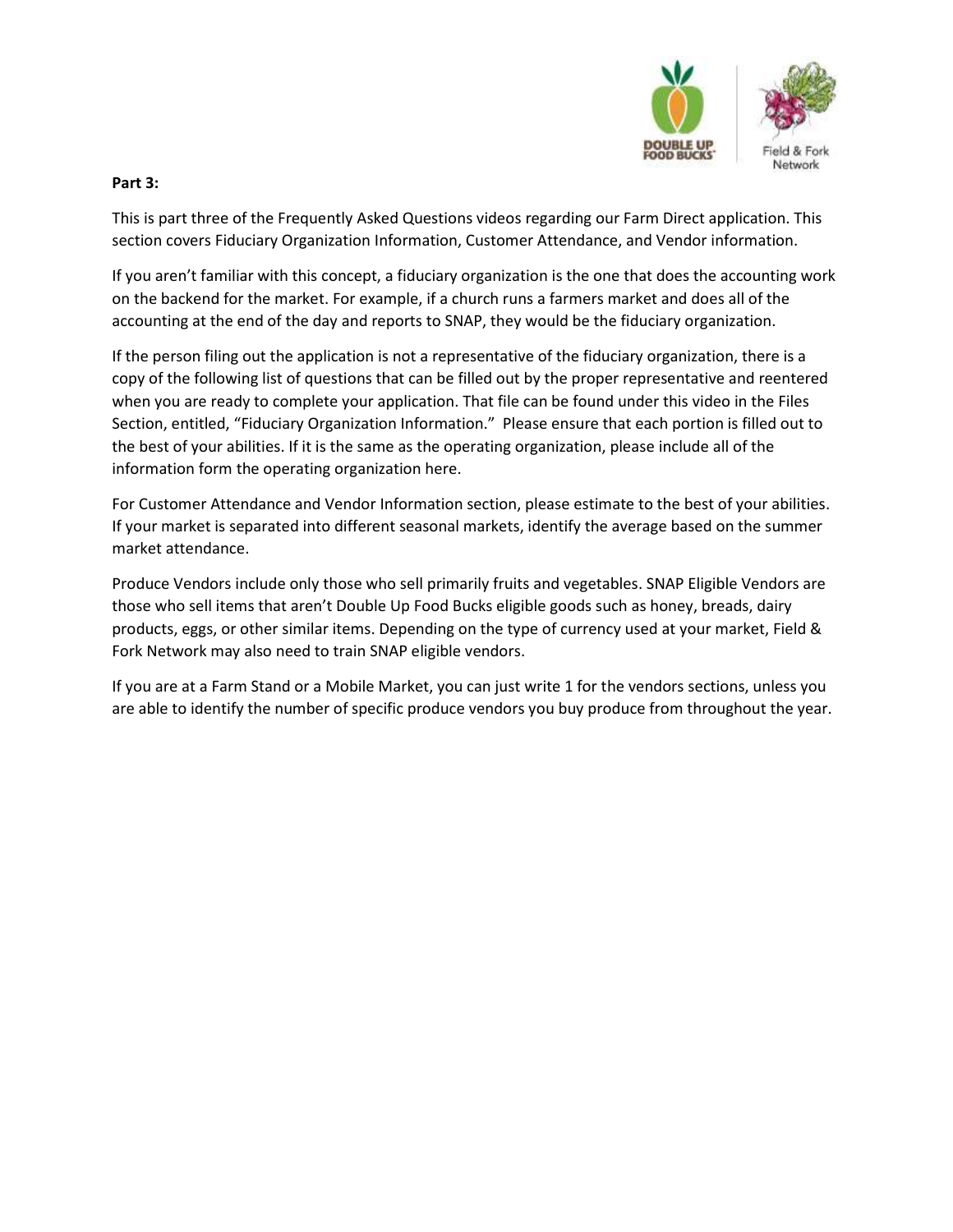

#### Part 4:

This is part four of the Frequently Asked Questions videos regarding our Farm Direct application. This section covers SNAP Infrastructure, Bookkeping, and Marketing. It is paramount that you answer each of these questions to the best of your abilities.

Starting with SNAP infrastructure, we ask that everybody has a plan for how they wish to administer SNAP since Double Up will be administered in the same place.

Please make sure you put in the most accurate date that the market began operating SNAP so Field & Fork Network can have an idea of how long you have had SNAP at your market. It's typically easier to transition into areas that are more familiar with SNAP.

For Bookkeping procedures, it is important to keep in mind that Field & Fork Network provides reimbursements for all markets once a month.

Please be honest if there have been any challenges regarding SNAP usage at your market as that will help us determine the best currency option for you.

For Marketing, please answer any questions that are applicable to your market. These will help us determine the best materials we can send to you and also help us learn more about what works where you are. We want to make sure that each market gets enough support and we also understand that outreach is typically difficult based on capacity challenges for many markets.

If you receive additional support from other state agencies or nonprofits, we can partner with them for sign-up days or to table with information.